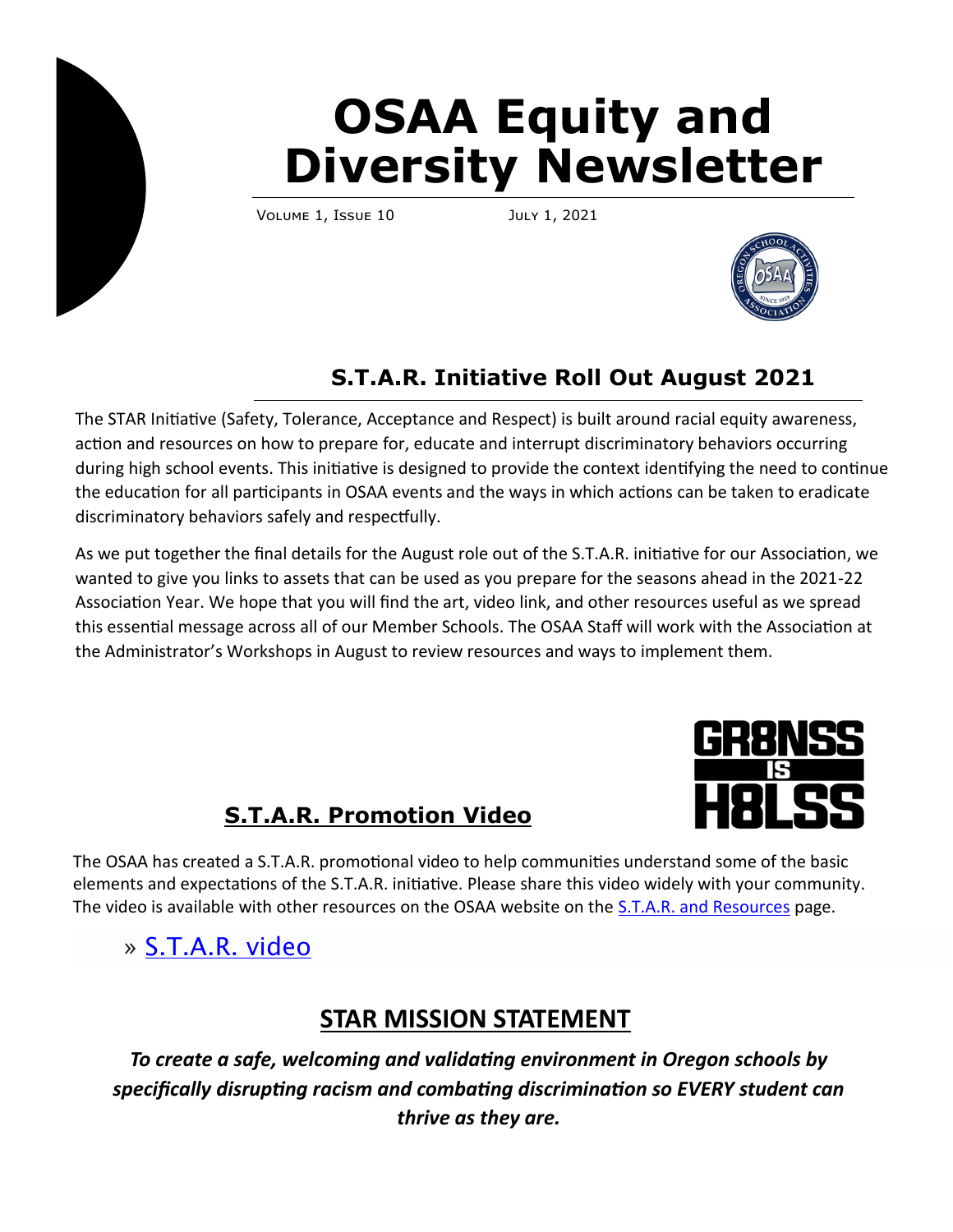### **S.T.A.R. Assets: Public Address Scripts**

To set the tone of an event, it is important that there are announcements made regarding behavior expectations. The S.T.A.R. Public Address Scripts give multiple options for making such announcements. It is expected that before every OSAA sanctioned contest, that there is a statement of expected behaviors addressed with the participants and attendees. The scripts are also provided in multiple languages. In August, there will be recordings of each address in each language provided available on the OSAA website.

Here are the links to the Public Address Scripts on the OSAA [S.T.A.R. and Resources](https://www.osaa.org/equity/star-resources) page.

#### Public Address Scripts

- » [Chinese](https://www.osaa.org/docs/equity/STARPAscriptChinese.pdf)
- » [English](https://www.osaa.org/docs/equity/STARPAscriptEnglish.pdf)
- » [Russian](https://www.osaa.org/docs/equity/STARPAscriptRussian.pdf)
- » [Spanish](https://www.osaa.org/docs/equity/STARPAscriptSpanish.pdf)
- » [Vietnamese](https://www.osaa.org/docs/equity/STARPAscriptVietnamese.pdf)

#### **Equity Trainings to Use with Staff, Students and Community**

The OSAA believes that at the core of change and eradication of discriminatory acts during OSAA events there must be education and awareness of incidents that are occurring and impacting our participants. Students deserve the ability to compete without feeling discriminated against or fearful of how they will be treated upon arrival, during an event and after an event.

As a state, we have had incidents of racial transgressions that have led to a call for action. There a few trainings available to use with coaches, volunteers, spectators and participants to help everyone be more prepared to provide a safe and welcoming environment for all participants.

- The OSAA [Racial Equity in School Athletics and Activities Training:](http://www.osaa.org/demo/training-courses/racial-equity/index.html) A 20-minute online course aimed at starting the conversation at your school, with your coaches, your community and your students on ways to better the experience for all participants, but especially for our students of color across the state of Oregon. The training consists of baseline terminology, preparation strategies for events, program management and ways to interrupt when an incident of racial discrimination occurs.
- The NFHS [Implicit Bias Course:](https://nfhslearn.com/courses/implicit-bias) Implicit biases are the automatic reactions we have toward other people based on our past learning and expectations. Studies show that Implicit Bias affects the experiences of students in school athletic and activity programs. The NFHS has partnered with Project Implicit to bring you this course, Implicit Bias. Studies support that there is a relationship between implicit bias and real-world behavior, which highlights the importance of being aware of and managing your bias. This course defines and illustrates examples of Implicit Bias and provides research on how it impacts our society.

*Respect for difference is mandatory. Awareness of it is a virtue. Appreciation for it is SUCCESS.*